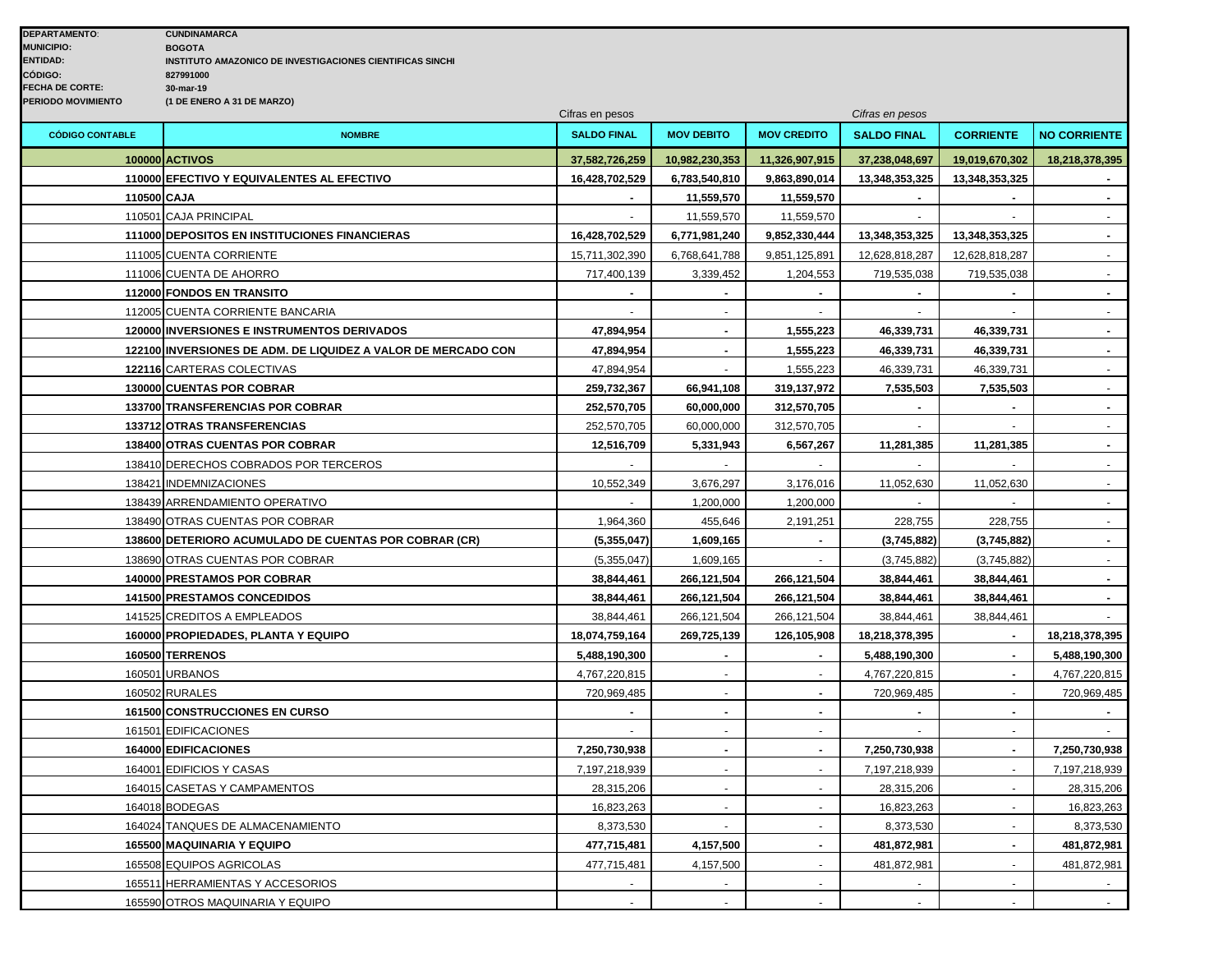| 166000 EQUIPO MEDICO Y CIENTIFICO                                | 4,103,836,528      | 147,688,520    | $\sim$                    | 4,251,525,048   |                | 4,251,525,048   |
|------------------------------------------------------------------|--------------------|----------------|---------------------------|-----------------|----------------|-----------------|
| 166001 EQUIPO DE INVESTIGACION                                   | 1,344,481,932      |                | $\sim$                    | 1,344,481,932   |                | 1,344,481,932   |
| 166002 EQUIPO DE LABORATORIO                                     | 2,759,354,596      | 147,688,520    | $\sim$                    | 2,907,043,116   |                | 2,907,043,116   |
| 166500 MUEBLES ENSERES EQUIPOS DE OFICINA                        | 1,334,102,660      | 68,697,498     | 11,985,171                | 1,390,814,987   |                | 1,390,814,987   |
| 166501 MUEBLES Y ENSERES                                         | 697,850,881        | 50,177,498     | 9,385,371                 | 738,643,008     |                | 738,643,008     |
| 166502 EQUIPOS Y MAQUINAS DE OFICINA                             | 636,251,779        | 18,520,000     | 2,599,800                 | 652,171,979     |                | 652,171,979     |
| 167000 EQUIPOS DE COMUNICACIÓN Y COMPUTACIÓN                     | 1,176,757,661      | 39,015,943     |                           | 1,215,773,604   |                | 1,215,773,604   |
| 167001 EQUIPO DE COMUNICACIÓN.                                   | 153,091,283        | 2,440,000      |                           | 155,531,283     |                | 155,531,283     |
| 167002 EQUIPO DE COMPUTACIÓN                                     | 1,023,666,378      | 36,575,943     |                           | 1,060,242,321   |                | 1,060,242,321   |
| 167500 EQUIPO DE TRANSPORTE TRACCION Y ELEVACION                 | 363,500,409        |                |                           | 363,500,409     |                | 363,500,409     |
| 167502 TERRESTRE                                                 | 157,902,131        |                |                           | 157,902,131     |                | 157,902,131     |
| 167504 MARITIMO Y FLUVIAL                                        | 205,598,278        |                |                           | 205,598,278     |                | 205,598,278     |
| 167590 OTROS EQUIPOS DE TRANSPORTE, TRACCION Y ELEVACION         |                    |                |                           |                 |                |                 |
| 168500 DEPRECIACIÓN ACUMULADA DE PROPIUEDADES PLANTA Y EQ(CR)    | (2, 120, 074, 813) | 10,165,678     | 114,120,737               | (2,224,029,872) |                | (2,224,029,872) |
| 168501 EDIFICACIONES                                             | (156, 204, 145)    |                | 38,718,210                | (194, 922, 355) |                | (194, 922, 355) |
| 168504 MAQUINARIA Y EQUIPO                                       | (112, 792, 462)    |                | 7,578,040                 | (120, 370, 502) |                | (120, 370, 502) |
| 168505 EQUIPO MEDICO Y CIENTIFICO                                | (926,477,508)      |                | 33,081,936                | (959, 559, 444) |                | (959, 559, 444) |
| 168506 MUEBLES ENSERES Y EQUIPO DE OFICINA                       | (458,424,685)      | 10,165,678     | 15,280,948                | (463, 539, 955) |                | (463,539,955)   |
| 168507 EQUIPO DE COMUNICACIÓN Y COMPUTACION                      | (340,125,901)      |                | 16,010,733                | (356, 136, 634) |                | (356, 136, 634) |
| 168508 EQUIPO DE TRANSPORTE TRACCION Y ELEVACION                 | (126,050,112)      |                | 3,450,870                 | (129, 500, 982) |                | (129, 500, 982) |
| 190000 OTROS ACTIVOS                                             | 2,732,792,784      | 3,595,901,792  | 750,097,294               | 5,578,597,282   | 5,578,597,282  |                 |
| 190200 PLAN DE ACTIVOS PARA BENEFICIOS A LOS EMPLEADOS A LARGO   | 146,165,795        |                |                           | 146, 165, 795   | 146,165,795    |                 |
| 190202 RECURSOS ENTREGADOS EN ADMINISTRACION                     | 146, 165, 795      |                |                           | 146, 165, 795   | 146,165,795    |                 |
| 190500 BIENES Y SERVICIOS PAGADOS POR ANTICIPADO                 | 166,939,505        | $\blacksquare$ | 59,205,766                | 107,733,739     | 107,733,739    |                 |
| 190501 SEGUROS.                                                  | 166,939,505        |                | 59,205,766                | 107,733,739     | 107,733,739    |                 |
| <b>190600 AVANCES Y ANTICIPOS ENTREGADOS</b>                     | 536,362,491        | 450,763,515    | 396,699,823               | 590,426,183     | 590,426,183    | $\sim$          |
| 190604 ANTICIPO PARA ADQUISICION DE BIENES Y SERVICIOS           | 536,362,491        | 450,763,515    | 396,699,823               | 590,426,183     | 590,426,183    | $\sim$          |
| 190700 ANTICIPOS O SALDOS A FAVOR POR IMPUESTOS Y CONTRIBUCIONES | 952,619            | 233,061        |                           | 1,185,680       | 1,185,680      | $\sim$          |
| 190702 RETENCION EN LA FUENTE                                    | 952,619            | 233,061        |                           | 1,185,680       | 1,185,680      | $\sim$          |
| 190800 RECURSOS ENTREGADOS EN ADMINISTRACION                     | 1,882,372,374      | 3,144,905,216  | 294,191,705               | 4,733,085,885   | 4,733,085,885  | $\sim$          |
| 190801 EN ADMINISTRACION                                         | 1,882,372,374      | 3,144,905,216  | 294,191,705               | 4,733,085,885   | 4,733,085,885  |                 |
| 200000 PASIVO                                                    | 19,758,348,304     | 13,629,279,113 | 11,553,825,180            | 17,682,894,371  | 17,682,894,371 |                 |
| 240000 CUENTAS POR PAGAR                                         | 1,567,286,822      | 7,859,732,637  | 8,946,993,737             | 2,654,547,922   | 2,654,547,922  |                 |
| 240100 ADQUISICION DE BIENES Y SERVICIOS NACIONALES              | 933,588,228        | 2,316,447,647  | 2,715,845,464             | 1,332,986,045   | 1,332,986,045  |                 |
| 240101 BIENES Y SERVICIOS                                        | 119,670,657        | 468,782,276    | 729,114,481               | 380,002,862     | 380,002,862    |                 |
| 240102 PROYECTOS DE INVERSION                                    | 813,917,571        | 1,847,665,371  | 1,986,730,983             | 952,983,183     | 952,983,183    |                 |
| 242400 DESCUENTO DE NOMINA                                       | 4,792,800          | 354,962,140    | 537,037,103               | 186,867,763     | 186,867,763    | $\sim$          |
| 242401 APORTES A FONDOS PENSIONALES                              |                    | 153,002,200    | 235,204,202               | 82,202,002      | 82,202,002     | $\sim$          |
| 242402 APORTES A SEGURIDAD SOCIAL EN SALUD                       | $\sim$             | 90,777,100     | 143,363,382               | 52,586,282      | 52,586,282     | $\sim$          |
|                                                                  | $\sim$             |                |                           |                 |                |                 |
| 242405 COOPERATIVAS                                              |                    | 12,666,676     | 12,666,676<br>145,298,535 | $\blacksquare$  |                | $\sim$          |
| 242407 LIBRANZAS                                                 | 4,661,344          | 97,955,036     |                           | 52,004,843      | 52,004,843     | $\blacksquare$  |
| 242408 CONTRATOS DE MEDICINA PREPAGADA                           | $\sim$             | $\sim$         |                           |                 |                | $\sim$          |
| 242411 EMBARGOS JUDICIALES                                       | 131,456            | 561,128        | 504,308                   | 74,636          | 74,636         | $\sim$          |
| 243600 RETENCION EN LA FUENTE E IMPUESTO DE TIMBRE               | 108,504,000        | 241,396,128    | 203,258,640               | 70,366,512      | 70,366,512     | $\sim$          |
| 243603 HONORARIOS                                                | 11,017,000         | 12,472,000     | 2,154,302                 | 699,302         | 699,302        | $\sim$          |
| 243605 SERVICIOS                                                 | 6,313,000          | 10,669,860     | 10,599,886                | 6,243,026       | 6,243,026      | $\sim$          |
| 243606 ARRENDAMIENTOS                                            | 228,000            | 787,000        | 832,263                   | 273,263         | 273,263        | $\sim$          |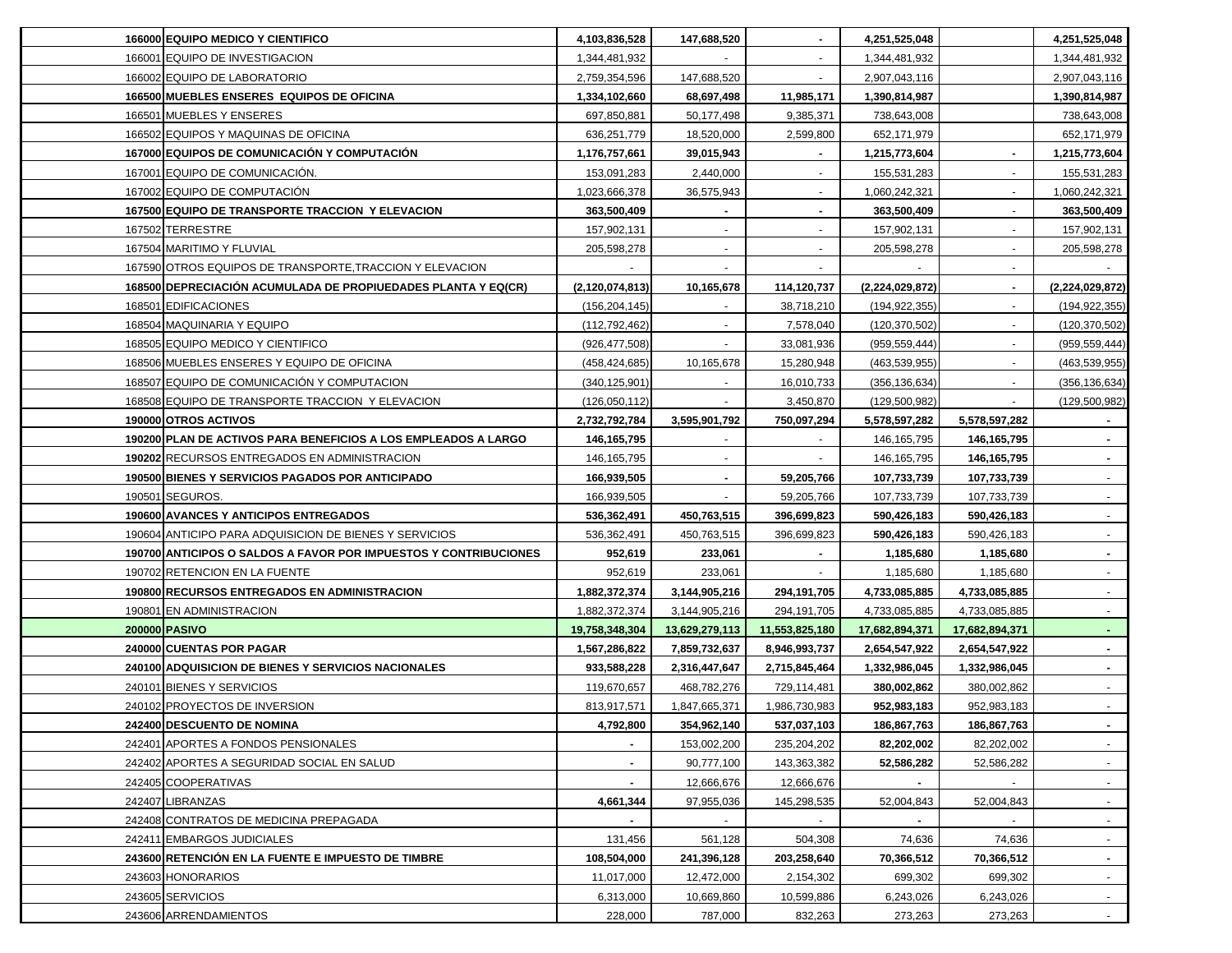| 243608 COMPRAS                                                 | 2,159,000      | 3,436,000      | 4,060,303      | 2,783,303      | 2,783,303      | $\sim$         |
|----------------------------------------------------------------|----------------|----------------|----------------|----------------|----------------|----------------|
| 243615 A EMPLEADOS ART 383 ET.                                 | 25,499,000     | 53,241,000     | 45,228,200     | 17,486,200     | 17,486,200     | $\sim$         |
| 243625 IMPUESTO A LAS VENTAS RETENIDO POR CONSIGNAR            | 7,198,000      | 9,961,000      | 5,257,503      | 2,494,503      | 2,494,503      | $\sim$         |
| 243627 RETENCION DE IMPUESTO DE INDUSTRIA Y COMERCIO POR       | 5,873,000      | 7,600,225      | 3,838,431      | 2,111,206      | 2,111,206      | $\sim$         |
| 243690 OTRAS RETENCIONES                                       | 50,217,000     | 143,229,043    | 131,287,752    | 38,275,709     | 38,275,709     | $\sim$         |
| 244000 IMPUESTOS, CONTRIBUCIONES Y TASAS POR PAGAR             | 1,675,582      | 1,739,536      | 1,296,507      | 1,232,553      | 1,232,553      | $\sim$         |
| 244001 RENTA Y COMPLEMENTARIOS                                 |                |                |                |                |                | $\blacksquare$ |
| 244014 CUOTA DE FISCALIZACION Y AUDITAJE                       |                |                |                |                |                |                |
| 244023 CONTRIBUCIONES                                          | 1,675,582      | 1,739,536      | 1,296,507      | 1,232,553      | 1,232,553      |                |
| 246000 CREDITOS JUDICIALES                                     | 45,391,315     |                |                | 45,391,315     | 45,391,315     | $\sim$         |
| 246002 SENTENCIAS                                              | 45,391,315     |                |                | 45,391,315     | 45,391,315     |                |
| 249000 OTRAS CUENTAS POR PAGAR                                 | 473,334,897    | 4,945,187,186  | 5,489,556,023  | 1,017,703,734  | 1,017,703,734  | $\sim$         |
| 249027 VIATICOS Y GASTOS DE VIAJE                              | 27,820,210     | 479,560,211    | 496,554,311    | 44,814,310     | 44,814,310     | $\sim$         |
| 249028 SEGUROS                                                 |                | 3,027,060      | 3,027,060      |                |                | $\sim$         |
| 249040 SALDOS A FAVOR DE BENEFICIARIOS                         | 58,260         | 373,078,080    | 373,139,320    | 119,500        | 119,500        | $\blacksquare$ |
| 249050 APORTES AL ICBF Y SENA                                  | $\sim$         | 65,504,300     | 103,226,100    | 37,721,800     | 37,721,800     | $\blacksquare$ |
| 249051 SERVICIOS PUBLICOS                                      | 11,091,800     | 83,547,497     | 85,517,198     | 13,061,501     | 13,061,501     | $\blacksquare$ |
| 249055 SERVICIOS                                               | 434,364,627    | 3,919,713,674  | 4,395,263,710  | 909,914,663    | 909,914,663    | $\sim$         |
| 249058 ARRENDAMIENTO OPERATIVO                                 |                | 20,756,364     | 32,828,324     | 12,071,960     | 12,071,960     | $\blacksquare$ |
| 250000 BENEFICIOS A LOS EMPLEADOS                              | 412,026,727    | 1,286,496,953  | 1,243,122,106  | 368,651,880    | 368,651,880    | $\sim$         |
| 251100 BENEFICIOS A LOS EMPLEADOS A CORTO PLAZO                | 412,026,727    | 1,286,496,953  | 1,243,122,106  | 368,651,880    | 368,651,880    | $\sim$         |
| 251101 NOMINA POR PAGAR                                        |                | 954,705,700    | 954,705,700    |                |                | $\sim$         |
| 251102 CESANTIAS                                               | 224,212,191    | 224,457,583    | 41,979,583     | 41,734,191     | 41,734,191     | $\sim$         |
| 251103 INTERESES SOBRE CESANTIAS                               | 26,601,506     | 26,603,036     | 5,037,563      | 5,036,033      | 5,036,033      | $\sim$         |
| 251104 VACACIONES                                              | 109,733,336    | 2,303,064      | 34,138,899     | 141,569,171    | 141,569,171    | $\sim$         |
| 251105 PRIMA DE VACACIONES                                     | 51,446,894     |                | 34,138,899     | 85,585,793     | 85,585,793     | $\sim$         |
| 251106 PRIMA DE SERVICIOS                                      |                | 163,003        | 49,774,479     | 49,611,476     | 49,611,476     | $\sim$         |
| 251107 PRIMA DE NAVIDAD                                        |                | 674,067        | 41,979,583     | 41,305,516     | 41,305,516     | $\sim$         |
| 251109 BONIFICACIONES                                          |                |                |                |                |                | $\sim$         |
| 251111 APORTES A RIESGOS LABORALES                             | 32,800         | 6,656,500      | 10,433,400     | 3,809,700      | 3,809,700      | $\sim$         |
| 251122 APORTES A FONDOS PENSIONALES-EMPLEADOR                  |                | 42,481,100     | 42,481,100     |                |                |                |
| 251123 APORTES A SEGURIDAD SOCIAL EN SALUD-EMPLEADOR           |                | 28,452,900     | 28,452,900     |                | $\sim$         | $\sim$         |
| 270000 PROVISIONES                                             |                |                |                |                |                |                |
|                                                                |                |                |                |                |                |                |
| 270100 LITIGIOS Y DEMANDAS                                     |                |                |                | $\blacksquare$ |                |                |
| 270105 LABORALES                                               |                |                |                |                |                |                |
| 290000 OTROS PASIVOS                                           | 17,779,034,755 | 4,483,049,523  | 1,363,709,337  | 14,659,694,569 | 14,659,694,569 |                |
| 290200 RECURSOS RECIBIDOS EN ADMINISTRACION                    | 17,779,034,755 | 4,483,049,523  | 1,363,709,337  | 14,659,694,569 | 14,659,694,569 | $\sim$         |
| 290201 EN ADMINISTRACION                                       | 17,526,464,050 | 4,170,478,818  | 1,303,709,337  | 14,659,694,569 | 14,659,694,569 |                |
| 299002 INGRESO DIFERIDO POR TRANSFERENCIAS CONDICIONADAS       | 252,570,705    | 312,570,705    | 60,000,000     |                |                |                |
| 300000 PATRIMONIO                                              | 17,824,377,955 | 10,477,099,454 | 10,477,099,455 | 17,824,377,956 | $\blacksquare$ | 17,824,377,956 |
| 310000 PATRIMONIO DE LAS ENTIDADES DE GOBIERNO                 | 15,339,187,688 | 10,477,099,454 | 10,477,099,455 | 17,824,377,956 |                | 17,824,377,956 |
| 310500 CAPITAL FISCAL                                          | 8,205,333,757  |                | 9,619,044,199  | 17,824,377,956 | $\sim$         | 17,824,377,956 |
| 310506 CAPITAL FISCAL                                          | 8,205,333,757  |                | 9,619,044,199  | 17,824,377,956 | $\blacksquare$ | 17,824,377,956 |
| 311000 RESULTADO DEL EJERCICIO                                 | 2,485,190,267  | 2,485,190,267  | $\sim$         |                | $\sim$         |                |
| 311001 EXCEDENTE DEL EJERCICIO                                 | 2,485,190,267  | 2,485,190,267  |                |                |                |                |
| 311002 DEFICIT DEL EJERCICIO                                   |                |                |                | $\blacksquare$ |                | ۰.             |
| 314500 IMPACTOS POR LA TRANSICION AL NUEVO MARCO DE REGULACION | 7,133,853,931  | 7,991,909,187  | 858,055,256    |                |                |                |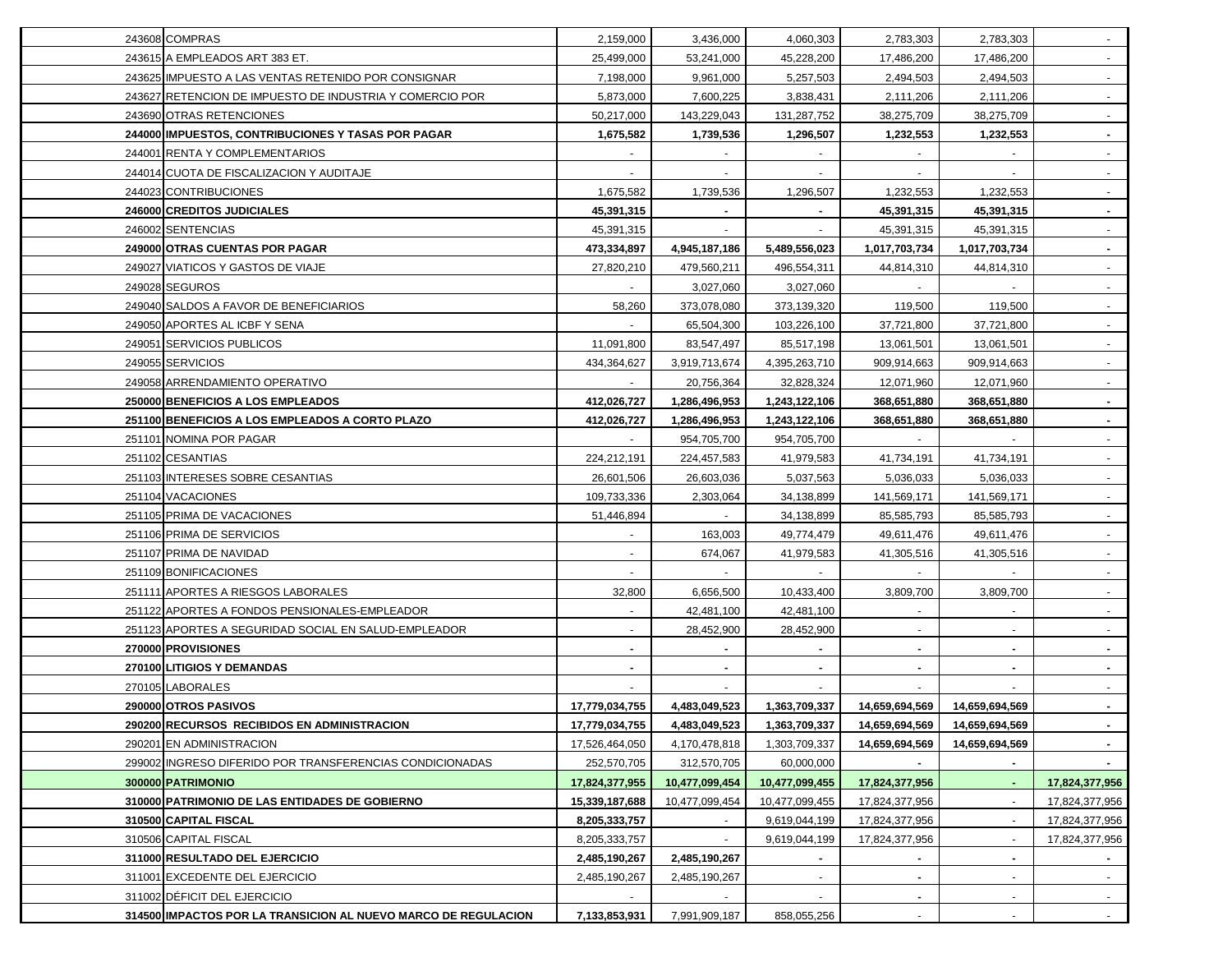| 314504 PRESTAMOS POR COBRAR                                   | 38,844,461               | 38,844,461               |                          |               |                |                |
|---------------------------------------------------------------|--------------------------|--------------------------|--------------------------|---------------|----------------|----------------|
| 314506 PROPIEDADES PLANTA Y EQUIPO                            | 7,889,590,239            | 7,889,590,239            |                          | $\sim$        |                |                |
| 314511 BIENES HISTORICOS Y CULTURALES                         | (101, 570, 421)          | $\sim$                   | 101,570,421              | $\sim$        | $\blacksquare$ | $\blacksquare$ |
| 314512 OTROS ACTIVOS                                          | (711, 093, 520)          | $\sim$                   | 711,093,520              | $\sim$        | $\blacksquare$ | $\sim$         |
| 314515 CUENTAS POR PAGAR                                      | 530,154                  | 530,154                  |                          | $\sim$        |                | $\blacksquare$ |
| 314518 PROVISIONES                                            | (45, 391, 315)           | $\sim$                   | 45,391,315               | $\sim$        |                |                |
| 314590 OTROS IMPACTOS POR TRANSICION                          | 62,944,333               | 62,944,333               |                          |               |                |                |
| 400000 INGRESOS                                               |                          | 1,555,223                | 4,625,032,313            | 4,623,477,090 |                | 4,623,477,090  |
| 440000 TRANSFERENCIAS Y SUBVENCIONES                          |                          |                          | 4,616,891,564            | 4,616,891,564 |                | 4,616,891,564  |
| 442800 OTRAS TRANSFERENCIAS                                   |                          |                          | 4,616,891,564            | 4,616,891,564 |                | 4,616,891,564  |
| 442802 PARA PROYECTOS DE INVERSION                            |                          |                          | 2,416,891,564            | 2,416,891,564 |                | 2,416,891,564  |
| 442803 PARA GASTOS DE FUNCIONAMIENTO                          |                          |                          | 2,200,000,000            | 2,200,000,000 |                | 2,200,000,000  |
| 480000 OTROS INGRESOS                                         |                          | 1,555,223                | 8,140,749                | 6,585,526     |                | 6,585,526      |
| 480200 FINANCIEROS                                            |                          | 1,555,223                | 3,329,460                | 1,774,237     |                | 1,774,237      |
| 480201 INTERESES SOBRE DEPOSITOS EN INSTITUCIONES FINANCIERAS |                          | 1,555,223                | 3,329,460                | 1,774,237     |                | 1,774,237      |
| 480290 OTROS INGRESOS FINANCIEROS                             | $\blacksquare$           | $\overline{\phantom{a}}$ |                          | $\sim$        |                |                |
| 480800 INGRESOS DIVERSOS                                      |                          |                          | 4,811,289                | 4,811,289     |                | 4,811,289      |
| 480827 APROVECHAMIENTOS                                       |                          |                          | 3,202,124                | 3,202,124     |                | 3,202,124      |
| 480826 RECUPERACIONES                                         |                          |                          | 1,609,165                | 1,609,165     |                | 1,609,165      |
| 500000 GASTOS                                                 |                          | 2,941,587,327            | 48,886,607               | 2,892,700,720 |                | 2,892,700,720  |
| 510000 DE ADMINISTRACIÓN Y OPERACIÓN                          |                          | 1,098,915,298            | 80,676                   | 1,098,834,622 |                | 1,098,834,622  |
| 510100 SUELDOS Y SALARIOS                                     |                          | 420,351,819              |                          | 420,351,819   |                | 420,351,819    |
| 510101 SUELDOS DEL PERSONAL                                   |                          | 310,797,000              |                          | 310,797,000   |                | 310,797,000    |
| 510103 HORAS EXTRAS Y FESTIVOS                                |                          | 1,261,695                |                          | 1,261,695     |                | 1,261,695      |
| 510123 AUXILIO DE TRANSPORTE                                  |                          | 1,892,124                | $\overline{\phantom{a}}$ | 1,892,124     |                | 1,892,124      |
| 510145 SALARIO INTEGRAL                                       |                          | 106,401,000              | $\blacksquare$           | 106,401,000   |                | 106,401,000    |
| 510200 CONTRIBUCIONES IMPUTADAS                               | $\overline{\phantom{a}}$ | 195,000                  | ٠                        | 195,000       |                | 195,000        |
| 510201 INCAPACIDADES                                          | $\blacksquare$           | $\sim$                   | ۰.                       | $\sim$        | ٠              |                |
| 510203 INDEMNIZACIONES                                        | $\blacksquare$           | $\sim$                   | ۰.                       | $\sim$        | ٠              | $\sim$         |
| 510204 GASTOS MEDICOS Y DROGAS                                |                          | 195,000                  | $\blacksquare$           | 195,000       |                | 195,000        |
| 510300 CONTRIBUCIONES EFECTIVAS                               |                          | 97,248,100               | ٠                        | 97,248,100    |                | 97,248,100     |
| 510302 APORTES CAJA DE COMPENSACIÓN                           |                          | 15,532,000               | $\blacksquare$           | 15,532,000    |                | 15,532,000     |
| 510303 APORTES A SEGURIDAD SOCIAL                             |                          | 32,805,900               | $\blacksquare$           | 32,805,900    |                | 32,805,900     |
| 510305 RIESGOS PROFESIONALES                                  |                          | 2,597,500                | $\blacksquare$           | 2,597,500     |                | 2,597,500      |
| 510307 COTIZACIÓN DEL RÉGIMEN DE AHORRO INDIVIDUAL            |                          | 46,312,700               |                          | 46,312,700    |                | 46,312,700     |
| 510400 APORTES SOBRE LA NOMINA                                |                          | 57,352,000               |                          | 57,352,000    |                | 57,352,000     |
| 510401 APORTES AL ICBF                                        | $\sim$                   | 34,409,300               | $\sim$                   | 34,409,300    |                | 34,409,300     |
| 510402 APORTES AL SENA                                        | $\blacksquare$           | 22,942,700               |                          | 22,942,700    |                | 22,942,700     |
| 510700 PRESTACIONES SOCIALES                                  | $\blacksquare$           | 76,882,718               |                          | 76,882,718    |                | 76,882,718     |
| 510701 VACACIONES                                             | $\blacksquare$           | 11,045,905               | $\blacksquare$           | 11,045,905    |                | 11,045,905     |
| 510702 CESANTIAS                                              | $\blacksquare$           | 16,583,870               |                          | 16,583,870    |                | 16,583,870     |
| 510703 INTERESES A LAS CESANTIAS                              |                          | 1,990,068                |                          | 1,990,068     |                | 1,990,068      |
| 510704 PRIMA DE VACACIONES                                    |                          | 11,045,905               |                          | 11,045,905    |                | 11,045,905     |
| 510706 PRIMA DE SERVICIOS                                     |                          | 16,583,870               |                          | 16,583,870    |                | 16,583,870     |
| 510790 OTRAS PRIMAS                                           |                          | 19,633,100               |                          | 19,633,100    |                | 19,633,100     |
| 510800 GASTOS DE PERSONAL DIVERSOS                            |                          | 11,874,250               | 75,588                   | 11,798,662    |                | 11,798,662     |
| 510802 HONORARIOS                                             | $\blacksquare$           | 10,374,250               |                          | 10,374,250    |                | 10,374,250     |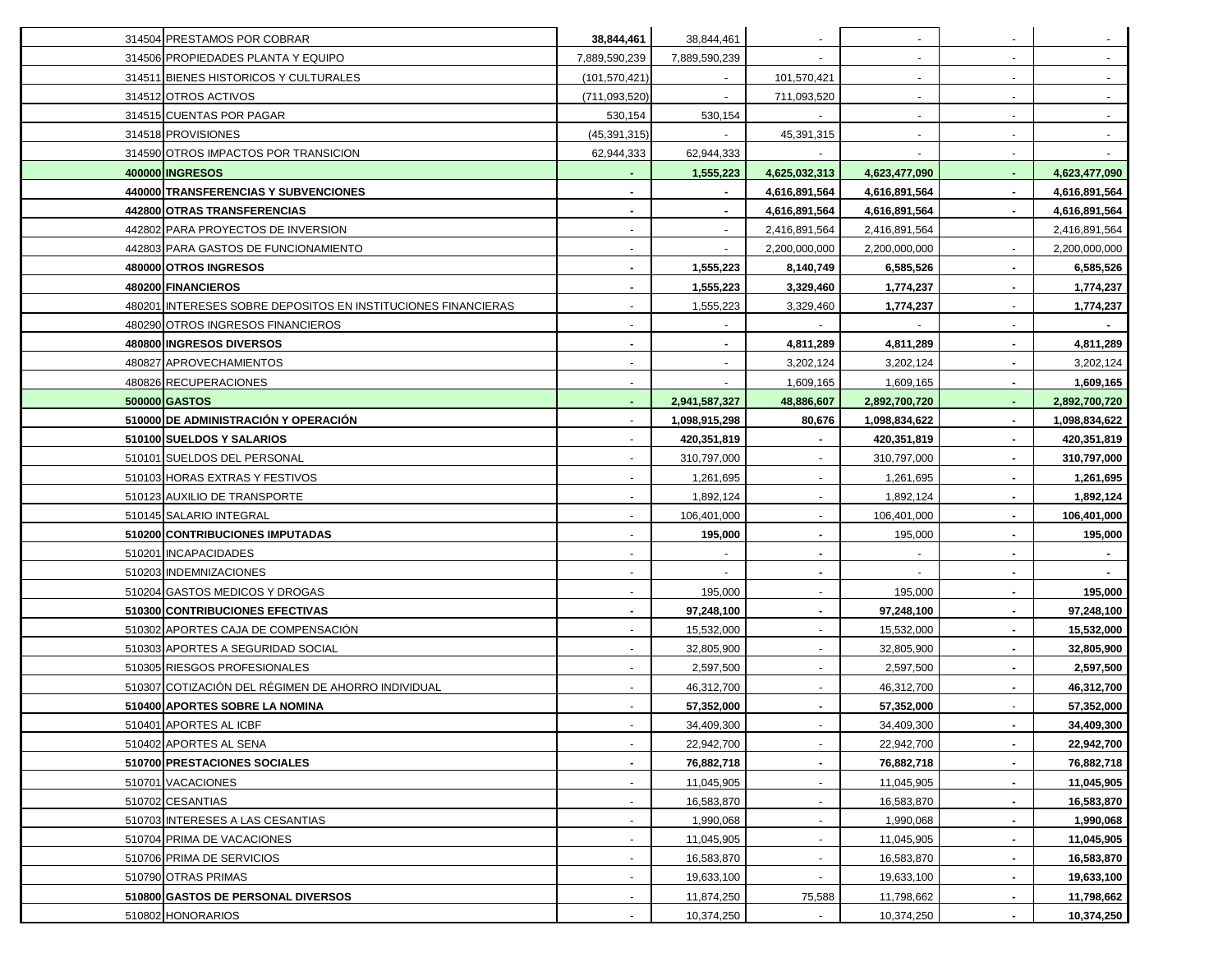| 510803 CAPACITACION BIENESTAR SOCIAL Y ESTIMULOS               |                          |                          |                          |               |                |               |
|----------------------------------------------------------------|--------------------------|--------------------------|--------------------------|---------------|----------------|---------------|
| 510804 DOTACION Y SUMNISTRO A TRABAJADORES                     | ٠                        | $\overline{\phantom{a}}$ | $\blacksquare$           |               |                |               |
| 510807 GASTOS DE VIAJE                                         | $\blacksquare$           | 1,050,000                | $\sim$                   | 1,050,000     | $\blacksquare$ | 1,050,000     |
| 510810 VIATICOS                                                |                          | 450,000                  | 75,588                   | 374,412       | ٠              | 374,412       |
| 511100 GENERALES                                               |                          | 404,356,944              | 5,088                    | 404,351,856   | $\blacksquare$ | 404,351,856   |
| 511113 VIGILANCIA Y SEGURIDAD                                  |                          | 61,229,645               |                          | 61,229,645    |                | 61,229,645    |
| 511114 MATERIALES Y SUMINISTROS                                |                          | 1,599,667                | $\blacksquare$           | 1,599,667     |                | 1,599,667     |
| 511115 MANTENIMIENTO                                           |                          | 106,630,259              |                          | 106,630,259   |                | 106,630,259   |
| 511116 REPARACION                                              |                          |                          | $\blacksquare$           |               |                |               |
| 511117 SERVICIOS PÚBLICOS                                      |                          | 19,093,418               | $\blacksquare$           | 19,093,418    |                | 19,093,418    |
| 511118 ARRENDAMIENTO OPERATIVO                                 |                          | 25,700,708               |                          | 25,700,708    |                | 25,700,708    |
| 511119 VIATICOS Y GASTOS DE VIAJE                              |                          | 375,000                  |                          | 375,000       |                | 375,000       |
| 511121 IMPRESOS, PUBLICACIONES, SUSCRIPCIONES Y AFILIACIONES   | $\blacksquare$           | 6,000                    |                          | 6,000         |                | 6,000         |
| 511122 FOTOCOPIAS                                              |                          | 122,000                  |                          | 122,000       |                | 122,000       |
| 511123 COMUNICACIONES Y TRANSPORTE                             |                          | 4,376,150                |                          | 4,376,150     |                | 4,376,150     |
| 511125 SEGUROS GENERALES                                       | $\blacksquare$           | 26,009,511               | 5,088                    | 26,004,423    |                | 26,004,423    |
| 511127 PROMOCION Y DIVULGACION                                 |                          | $\sim$                   |                          | $\sim$        |                |               |
| 511146 COMBUSTIBLES Y LUBRICANTES                              |                          | 914,610                  | $\blacksquare$           | 914,610       |                | 914,610       |
| 511149 SERVICIOS DE ASEO Y CAFETERIA                           |                          | 27,259,391               | $\mathbf{r}$             | 27,259,391    |                | 27,259,391    |
| 511155 ELEMENTOS DE ASEO Y CAFETERIA                           |                          | 5,734,278                |                          | 5,734,278     |                | 5,734,278     |
| 511164 GASTOS LEGALES                                          |                          | 605,208                  |                          | 605,208       |                | 605,208       |
| 511165 INTANGIBLES                                             |                          | 105,855,753              | $\blacksquare$           | 105,855,753   |                | 105,855,753   |
| 511166 COSTAS PROCESALES                                       |                          |                          | $\blacksquare$           |               |                |               |
| 511174 ASIGNACION DE BIENES Y SERVICIOS                        |                          | 7,092,866                |                          | 7,092,866     |                | 7,092,866     |
| 511180 SERVICIOS                                               |                          | 11,752,480               | $\blacksquare$           | 11,752,480    |                | 11,752,480    |
| 511190 OTROS GASTOS GENERALES                                  |                          |                          | $\overline{\phantom{a}}$ |               | $\blacksquare$ |               |
| 512000 IMPUESTOS, CONTRIBUCIONES Y TASAS                       | $\blacksquare$           | 30,654,467               | ٠                        | 30,654,467    |                | 30,654,467    |
| 512001 PREDIAL UNIFICADO                                       | $\blacksquare$           | 29,212,379               | $\blacksquare$           | 29,212,379    |                | 29,212,379    |
| 512002 CUOTA DE FISCALIZACION Y AUDITAJE                       | $\blacksquare$           | $\sim$                   | $\blacksquare$           | $\sim$        |                |               |
| 512006 VALORIZACIONES                                          | $\blacksquare$           | $\overline{\phantom{a}}$ | $\blacksquare$           | $\sim$        |                |               |
| 512011 IMPUESTO VEHICULOS AUTOMOTORES                          | $\sim$                   | $\sim$                   | $\blacksquare$           | $\sim$        |                |               |
| 512017 INTERESES DE MORA                                       |                          |                          | $\mathbf{r}$             |               |                |               |
| 512024 GRAVAMEN A LAS TRANSACCIONES FINANCIERAS                |                          | 1,442,088                | $\sim$                   | 1,442,088     |                | 1,442,088     |
| 512090 OTROS IMPUESTOS                                         |                          |                          | $\blacksquare$           |               |                |               |
| 530000 DETERIORO, DEPRECIACIONES, AMORTIZACIONES Y PROVISIONES |                          | 114,120,737              | ٠                        | 114,120,737   |                | 114,120,737   |
| 534700 DETERIORO DE CUENTAS POR COBRAR                         |                          |                          |                          |               |                |               |
| 534790 OTRAS CUENTAS POR COBRAR                                | $\overline{\phantom{a}}$ |                          | $\sim$                   |               | $\sim$         |               |
| 536000 DEPRECIACION DE PROPIEDAD, PLANTA Y EQUIPÓ              | $\sim$                   | 114,120,737              | $\blacksquare$           | 114,120,737   |                | 114,120,737   |
| 536001 EDIFICACIONES                                           |                          | 38,718,210               |                          | 38,718,210    |                | 38,718,210    |
| 536004 MAQUINARIA Y EQUIPO                                     | $\blacksquare$           | 7,578,040                |                          | 7,578,040     |                | 7,578,040     |
| 536005 EQUIPO MEDICO Y CIENTIFICO                              | $\blacksquare$           | 33,081,936               |                          | 33,081,936    |                | 33,081,936    |
| 536006 MUEBLES ENSERES Y EQUIPO OFICINA                        |                          | 15,280,948               |                          | 15,280,948    |                | 15,280,948    |
| 536007 EQUIPOS DE COMUNICACIÓN Y COMPUTACIÓN                   |                          | 16,010,733               |                          | 16,010,733    |                | 16,010,733    |
| 536008 EQUIPOS DE TRANSPORTE, TRACCION Y ELEVACION             |                          | 3,450,870                |                          | 3,450,870     |                | 3,450,870     |
| 550800 MEDIO AMBIENTE                                          |                          | 1,725,288,405            | 47,645,930               | 1,677,642,475 |                | 1,677,642,475 |
| 550804 INVESTIGACION                                           |                          | 1,725,288,405            | 47,645,930               | 1,677,642,475 |                | 1,677,642,475 |
| 580000 OTROS GASTOS                                            |                          | 3,262,887                | 1,160,001                | 2,102,886     |                | 2,102,886     |